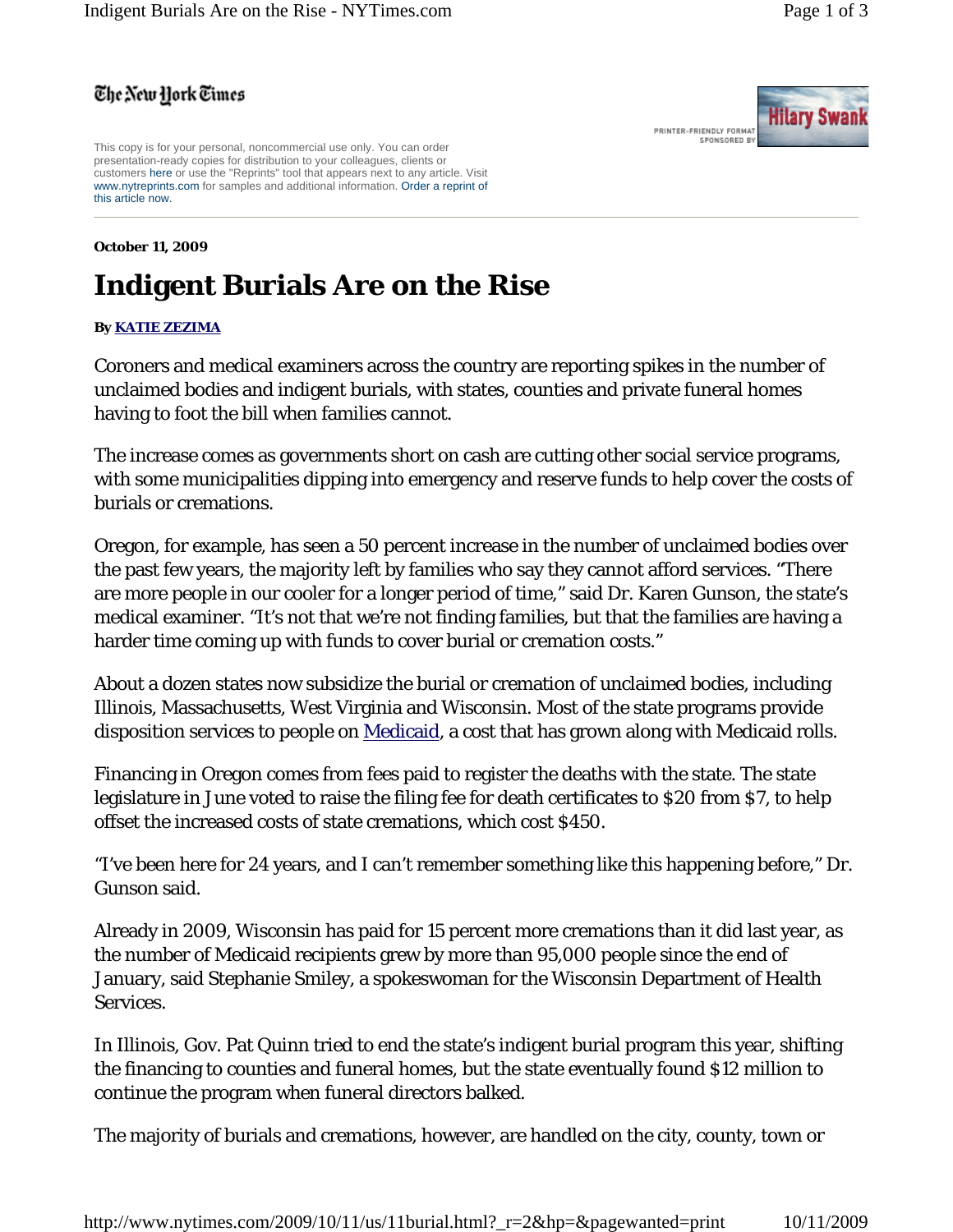township level, an added economic stress as many places face down wide budget gaps.

Boone County, Mo., hit its \$3,000 burial budget cap last month, and took \$1,500 out of a reserve fund to cover the rest of the year. While the sum is relatively low, it comes as the county is facing a \$2 million budget shortfall, tax collections are down 5 percent and the number of residents needing help is expected to grow.

"We've had a significant increase in unemployment, wages are dropping, industrial manufacturing jobs go away and companies scaled back or even closed their doors," said Skip Elkin, the county commissioner. "But we feel an obligation to help families who don't have any assets."

The medical examiner of Wayne County, Mich., Dr. Carl Schmidt, bought a refrigerated truck after the morgue ran out of space. The truck, which holds 35 bodies, is currently full, Dr. Schmidt said. "We'll buy another truck if we have to," he said.

Many places are turning to cremation, which averages a third to half the price of a burial. However, they will accommodate families' requests for burial.

Clyde Gibbs, the chief medical examiner in Chapel Hill, N.C., said the office typically averaged 25 to 30 unclaimed bodies each year. At the end of the 2008 fiscal year there were at least 60, Dr. Gibbs said. The office cremates about three-quarters of the remains, and scatters the ashes at sea every few years.

In Tennessee, medical examiner and coroners' offices donate unclaimed remains to the Forensic Anthropological Research Center, known as the "Body Farm," where students study decomposition at the University of Tennessee. The facility had to briefly halt donations because it had received so many this year, said its spokesman, Jay Mayfield.

The increase in indigent burials and cremations is also taking a toll on funeral homes, which are losing money as more people choose cremation over burial. In 2003, 29.5 percent of remains were cremated; by 2008 the number had grown to 36 percent, according to the Cremation Association of North America, and it is expected to soar to 46 percent by 2015, according to the association's projection of current trends.

Don Catchen, owner of Don Catchen & Son Funeral Homes in Elsmere, Ky., who handles cremations of the poor in Kenton County, said the \$831 county reimbursement for cremations was "just enough to cover the cost of what I do — I donate my time."

In Florida, where counties switched to cremation a few years ago to save on costs, Prudencio Vallejo, general manager of the Unclaimed Bodies Unit of the Hillsborough County Medical Examiner's Office, said cremations were \$425, compared with \$1,500 for a burial. They have risen about 10 percent this year, Mr. Vallejo said.

"Most people, the first thing that they say is 'We wouldn't be coming to you if we could afford to do it ourselves,' " he said.